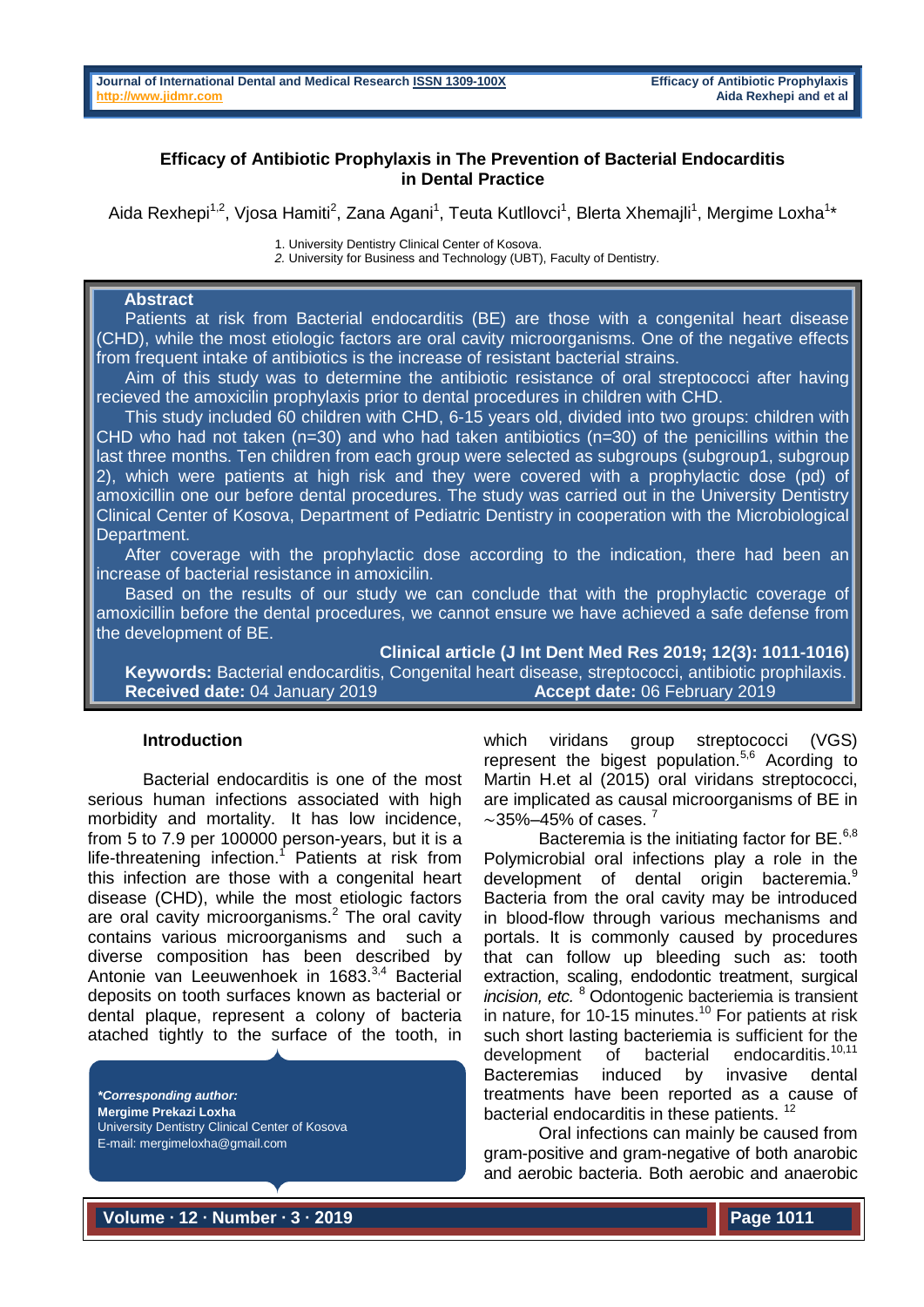microorganisms are susceptible to penicillin. <sup>13</sup> Therefore, antibiotics of the penicillin family are the most widely used antimicrobial agents in dental practice, excluding allergy situations. 14, 15

Amoxicillin is still considered the most effective antimicrobial medication against etiologic causes of oral and odontogenic infections. <sup>16</sup>

In recent literature, the use of antibiotics is still subject to debate due to the fact that transitional bacteremia and BE can also be caused spontaneously, in the absence of dental procedures. 6,17- <sup>19</sup> There is evidence that specific episodes of dental treatment in patients at risk is less likely to cause BE than spontaneous bacteraemia.<sup>20</sup>

The frequent usage of antibiotics could also have negative effects on health such as the increase of antimicrobial resistance.  $2,21$ 

Acording to Richard J (2014), antibiotic resistant bacterial strains have been observed with increasing frequency over the past several decades.<sup>22</sup>

In dental practice antibiotics are not only used to treat dental infections but also as prophylaxis especially for patients at risk from BE prior to certain dental procedures. Also, antiseptic mouthwashes, prior to dental procedures, have an impact in reducing of bacteremia.<sup>20, 23</sup>

In the past, the American Heart Association (AHA) guidelines recommended that most patients with a congenital heart anomalies receive antibiotics prior to almost any dental procedure. However, as more information has become available regarding the risk of dental procedures for patients with heart diseases, these guidelines have changed.<sup>1</sup>

Reviews of studies performed between 1950 and 2006, which included thousands of patients, has shown that there was no benefit in using preventive antibiotics before dental procedures, except at higher risk patients, namely those who have:  $2$ 

- Prosthetic cardiac valve, Previous endocarditis, Congenital heart disease (CHD) only in the following categories:
	- Unrepaired cyanotic congenital heart disease, including those with palliative shunts and conduits
	- Completely repaired congenital heart defect with prosthetic material or device, whether placed by surgery or catheter intervention, during the first six months after the procedure
- –Repaired CHD with residual defects at the site or adjacent to the site of a prosthetic patch or prosthetic device (which inhibit endothelialization)
- Cardiac transplantation recipients with cardiac valvular disease

Preventive antibiotics are recommended for high-risk patients undergoing dental procedures that involve manipulation of the tissue of the gums, the periapical region of the teeth, tooth extractions, dental scaling, or drainage of a dental abscess.<sup>2, 18</sup>

The recommended prophylactic dose by the AHA guidelines (2007) is as follows: 2gr Amoxicilin for adults and 50 mg/kg for children 30 -60 min before procedures. In cases of penicillin allergy, Cephalexin (2gr for adults, 50mg/kg for children), Clindamycin (600mg for adults and 20mg/kg for children) or Azitromycin (500mg for adults and 15mg/kg for children) are recommended.<sup>2</sup>

The purpose of this study was to determine the antibiotic resistance of oral streptococci after having received the amoxicillin prophylaxis prior to dental procedures based on the standard prophylaxis of the AHA guidelines in 2007, in children with Congenital heart disease-CHD. Furthermore, the resistance on erythromycin, clindamycin and cephalexin was evaluated.

# **Materials and methods**

# **Ethical considerations**

This research was approved by the University Dentistry Clinical Center's Ethics Committee.

The study was carried out in the University Dentistry Clinical Center of Kosova, the Department of Pediatric Dentistry in cooperation with the Microbiological Department, for a period of two years ( 2014-2016).

The study sample included 60 children with different type of CHD, 6-15 years of age. The children were divided into two groups: group 1 including 30 children with CHD who had not taken antibiotics within the previous three months and group 2 including 30 children with CHD who had taken antibiotics of the penicillins within the previous three months, meanwhile patients who had received antibiotics from other groups had been excluded.

**Volume ∙ 12 ∙ Number ∙ 3 ∙ 2019**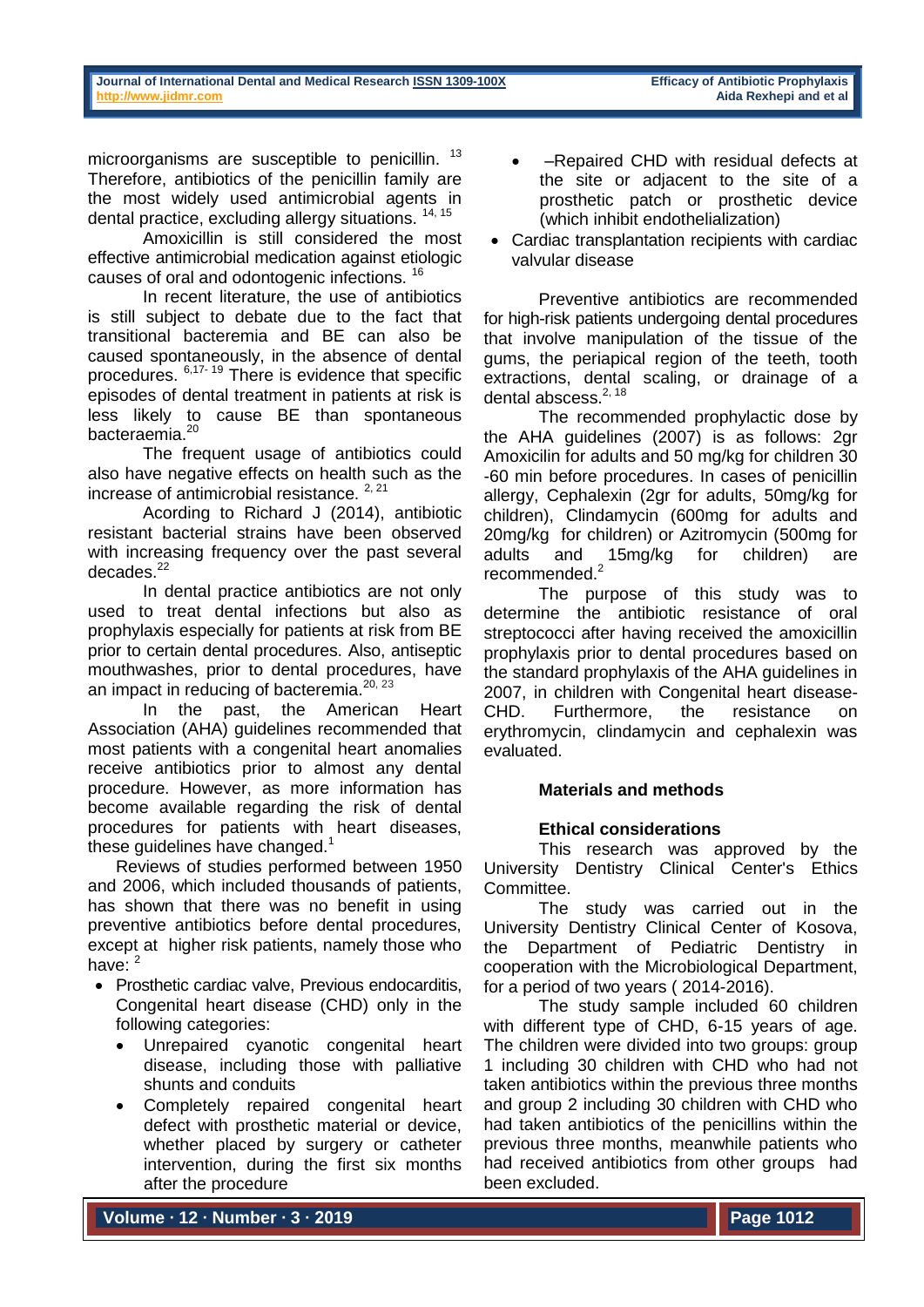Ten children from each group were selected as subgroups (subgroup1, subgroup 2). Based on AHA guideline of 2007 (2), patients of these two subgroups were at high risk and they were covered with a prophylactic dose (pd) of amoxicillin one hour before dental procedures. (Table 1)

| CHD group without antibiotic |                    |                    | CHD group with antibiotic within |                          |             |
|------------------------------|--------------------|--------------------|----------------------------------|--------------------------|-------------|
| within three months          |                    |                    | three months                     |                          |             |
| non<br>pd<br>20              | Pd-<br>(Subgroup1) | <b>Total</b><br>30 | non<br>pd<br>20                  | Pd-<br>(subgroup2)<br>10 | total<br>30 |

CHD: congenital heart disease

non pd: no prophylactic dose received prior to dental treatment Pd: prophylactic dose of amoxicillin prior to dental treatment

**Table 1.** Sample descripton based on the usage of antibiotics.

Initially, general data was taken from parents of the children. Moreover medical documentation from pediatric cardiologist was required from which, data on the type of anomaly were determined. Data on the type of antibiotics taken within the previous three months had also been obtained.

From the total number involved in the research, non-invasive treatments had been carried out in 40 of them (20 who had not and 20 who had used antibiotics). Twenty of the participants involved (10 that had not and 10 that had used antibiotics) were at high risk. These patients were in need of invasive dental treatment (permanent tooth ekstraction and dental scalling) and they were covered with an amoxicilin prophylactic dose one hour before the procedure.

After clinical examination, diagnostics and treatment planning, the samples were obtained from the dental plaque using the sterile swab sticks and were sent for microbiological analysis. The Samples were cultivated on Columbia nutrient agar and placed in the microbiological incubator. Then, the dental plaque gram positive streptococci which is thought to be a potential cause of BE, were identified using the automated system, VITEK 2 (BioMerux). To investigate the possible increase of antibiotic resistance the samples were taken from all participans before dental treatment, meanwhile from each subgroup that was at high risk it was taken twice, before given a prophylactic dose of amoxicilin prior to dental treatment and a week afterwards.

For determining the resistance in

amoxicillin, erythromycin, clindamycin and cephalexin the disc diffusion method was used. Using millimeter measurements, the inhibition zones for four antibiotics were evaluated.

### **Results**

From all isolated strains of bacteria, the following results were found: mitis group (37.2%), non viridans group of streptococci (8.2%), sanguinis group (7.8%), salivarius group (6.7%), anginosus group (3.3%), strains of mutants group (2.8%). (Figure1)



**Figure 1.** Prevalence of streptococci Group Isolated from Dental Plaque.

The higher resistance of amoxicillin were found on a group of children with CHD who had taken antibiotics within the previous three months (23.3%), while the resistance in the other group was 3.3%, (*P<0.05*). Ttable 2)

|                    | CHD group<br>without<br>antibiotic within<br>three months |       | CHD group<br>with antibiotic<br>within three<br>months |       | <b>TOTAL</b> |       |
|--------------------|-----------------------------------------------------------|-------|--------------------------------------------------------|-------|--------------|-------|
| <b>Amoxicillin</b> | N                                                         | %     | N                                                      | $\%$  | N            | %     |
|                    | 2                                                         | 6.7   |                                                        |       | 2            | 3.3   |
| R                  | 1                                                         | 3.3   | 7                                                      | 23.3  | 8            | 10.0  |
| S                  | 27                                                        | 90.0  | 23                                                     | 76.7  | 50           | 86.7  |
| Total              | 30                                                        | 100.0 | 30                                                     | 100.0 | 60           | 100.0 |

Antimicrobial sensitivity: I-inermediate, R-resistance, S-sensitiv **Table 2.** Incidence Rate of amoxicillin Resistant Oral streptococci in Children's Groups.

After coverage of the prophylactic dose according to the indication, there had been an increase in resistance. In the first group bacterial resistance was found in two patients, a significant change from what had previously been 0. In the second group it was found in three patients, from what had previously been two. (Table 3).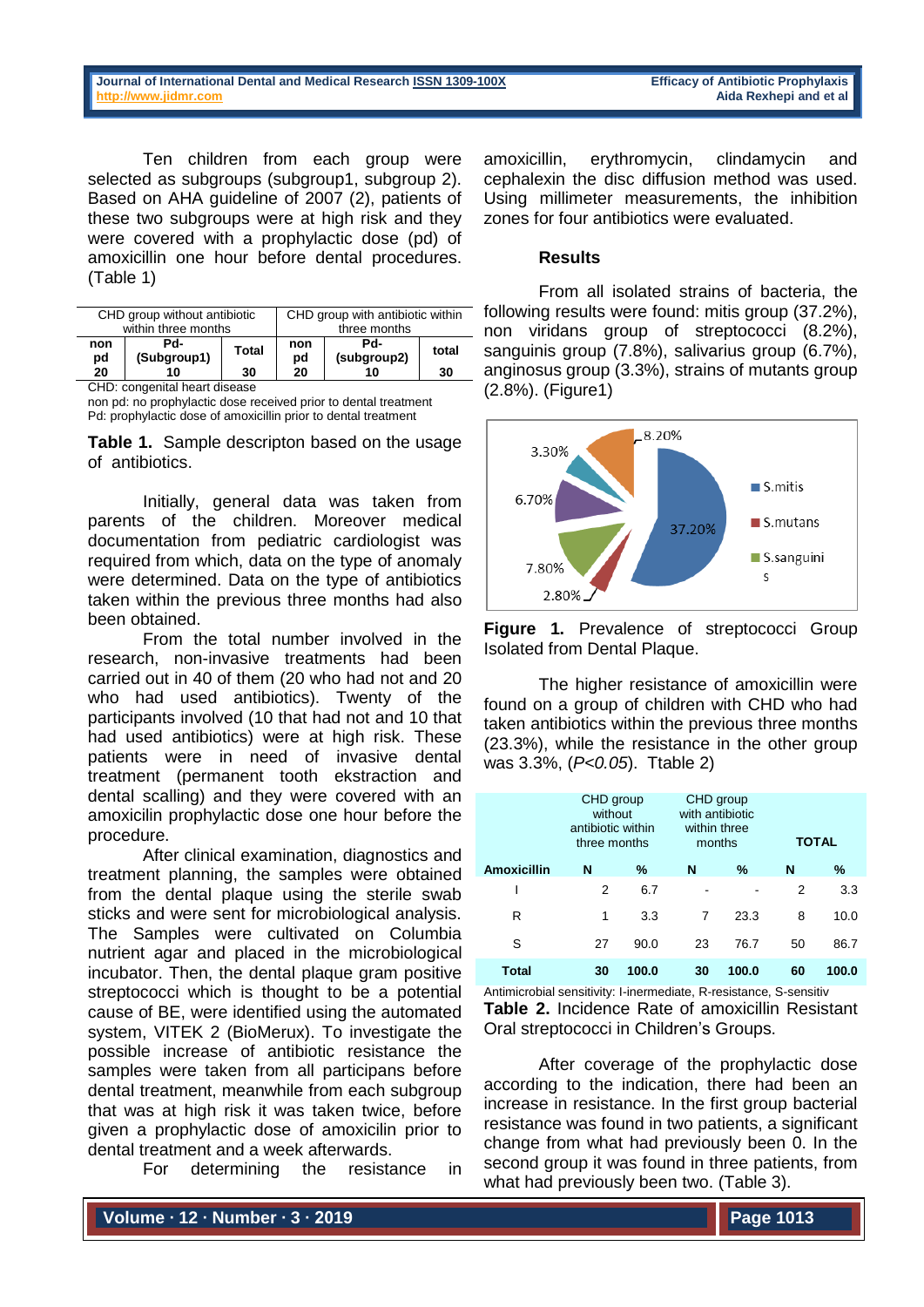|              | CHD group without<br>antibiotic within three<br>months |          | CHD group with<br>antibiotic within three<br>months |          |  |
|--------------|--------------------------------------------------------|----------|-----------------------------------------------------|----------|--|
|              | Before pd                                              | After pd | Before pd                                           | After pd |  |
|              |                                                        |          |                                                     |          |  |
| R            |                                                        |          |                                                     | 3        |  |
| S            | 10                                                     | 8        | 8                                                   | 7        |  |
| <b>Total</b> | 10                                                     | 10       | 10                                                  | 10       |  |

**Table 3.** Amoxicilin Sensitivity - Resistance by Group Before and After Amoxicillin Prophylaxis.

For all antibiotics tested in our research, antimicrobial resistance was higher in both subgroups after prophylactic coverage with amoxicillin. The increase in resistance was as follows: regarding amoxicilin the 2 cases increased to 5; for erythromycin it increased from 3 to 4; for cephalexin from 5 to 7 and for clyndamicin from 3 to 4 (Table 4.)

|                   | <b>CHD group withot</b><br>antibiotic within three<br>months $(n=10)$ |             |           | <b>CHD group with</b><br>antibiotic within three<br>months $(n=10)$ |             |           |
|-------------------|-----------------------------------------------------------------------|-------------|-----------|---------------------------------------------------------------------|-------------|-----------|
| <b>Antibiotic</b> | <b>Before</b><br>pd                                                   | After<br>pd | tot<br>al | <b>Before</b><br>pd                                                 | After<br>pd | tot<br>al |
| amoxicillin       | 0                                                                     | 2           | 2         | 2                                                                   | 3           | 5         |
| erythromycin      | 1                                                                     | 1           | 2         | 1                                                                   | 2           | 3         |
| cephalexin        | 2                                                                     | 3           | 5         | 3                                                                   | 4           |           |
| clindamycin       | 1                                                                     | 2           | 3         | 2                                                                   |             |           |

**Table 4.** Frequence of Resistance in All Tested Antibiotics by Group, Before and After Amoxicillin Prophylactic Dose.

## **Discussion**

This study researched antimicrobic resistance of streptococci isolated from dental plaque in children with CHD. Isolated streptococci may be a possible cause of bacterial endocarditis during dental procedures in these patients

The antibiotics involved in this research are amoxicillin, which has a broad spectrum and is recommended by the AHA, then erythromycin, cephalexin and clyndamicin, recommended in cases of penicillin allergy.

Various research has been carried out in different countries that provide data regarding oral health status, oral hygiene, types of isolated streptococci in a dental plaque and antimicrobial resistance in children with CHD. Different studies, have determined streptococci and their level in blood, after bacteremia caused by dental treatments .11, 20, 24-26

Most of the studies have reported a weaker oral health status for children with CHD, including the prevalence of caries compared to healthy children. Despite these differences, authors conclude that such a condition is not a consequence of the direct impact of the congenital anomaly but instead of the neglect of their oral health.<sup>19, 24, 25, 27</sup>

Regarding isolated streptococci from DP for the two study groups  $(n = 60)$ , the viridans group had dominated with a higher percentage of Streptococcus mitis group (37.2%)

The data from our research correspond to those of Rozkeivicz D et al. who in their own research on prevalence of DP streptococci, give data on the dominance of VGS in 72% of patients, also with a higher percentage of S.mitis  $(27.3\%)$ .  $^{26}$ 

Our research regarding antimicrobial resistance of isolated streptococci in DP, provides data for a higher amoxicillin resistance of streptococci in children who had taken antibiotics within the previous three months (23.3%). In the other group, amoxicillin resistance was found in the lower percentage (3.3%). The difference was significant between the groups  $(P \le 0.05)$ .

According to our research, veridans strepococci have been sensitive in amoxicillin at all patients (subgroup 1, n=10) with CHD that haven't taken antibiotics within the previous three months. After taking the prophylactic dose (50mg/kg) 60 minutes before dental procedures, resistance had been found in two patients in this group. As for the patients that had taken antibiotics in these three months (subgroup 2, n=10), resistance was encountered in two of them before taking the profilactic dose and three after.

Logman LP et. al., (1991) reported an increased resistance on amoxicillin after given the prophylactic dose. They had included 65 patients and examined the antimicrobial resistance of DP bacteria, before and after given the profilactic dose of amoxicillin (54 patients) and erythromycin (11 patients). Amoxicillin resistance was found in 9% of the patients that had taken it, whereas erythromycin resistance was found in 22% of patients that had taken amoxicillin. Erythromycin resistance was found in 9% of patients that had taken erythromycin.<sup>28</sup> Our research report on erythromycin resistance in 15% of the 20 patients (both subgroups) that had

**Volume ∙ 12 ∙ Number ∙ 3 ∙ 2019**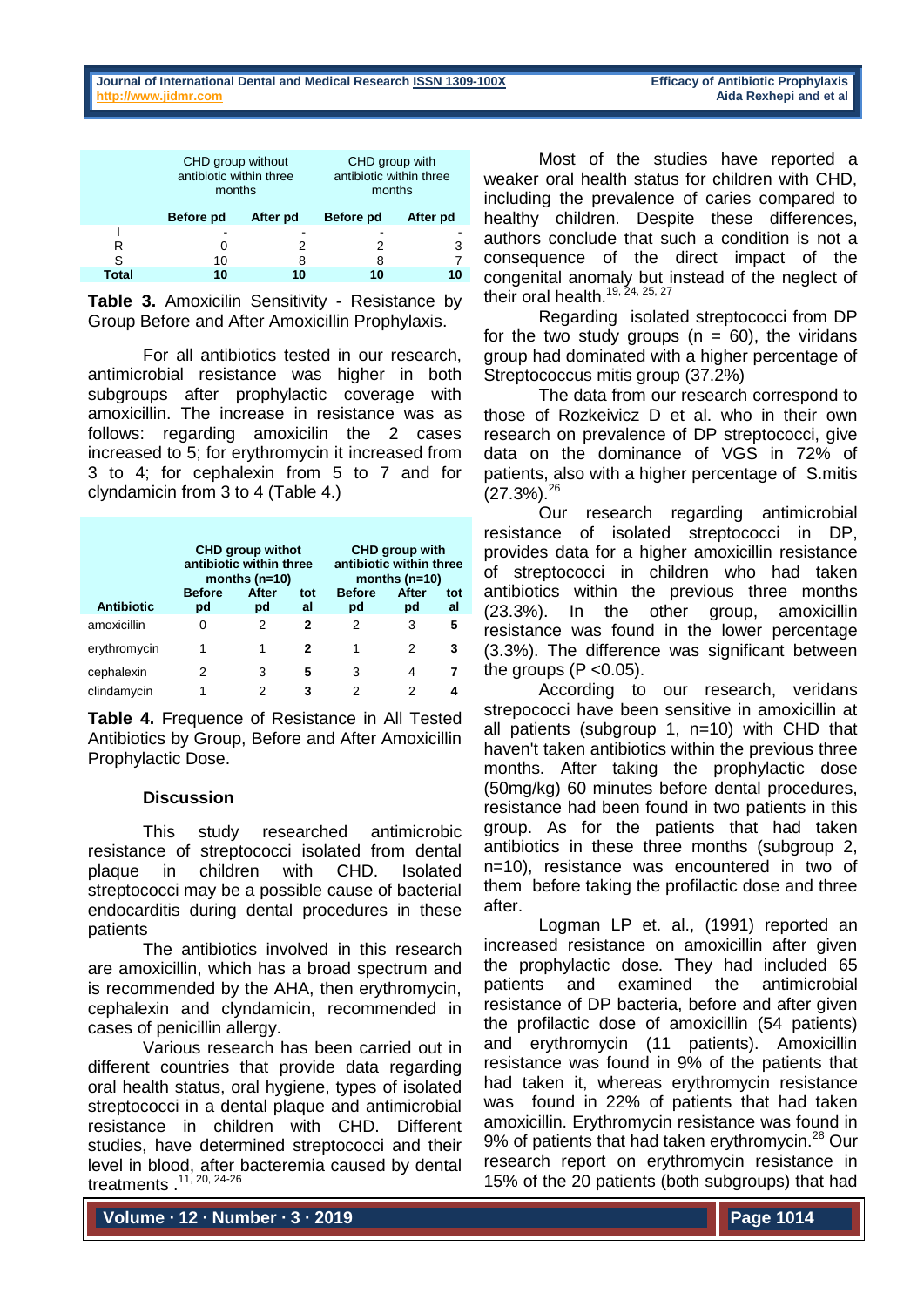taken prophylactic dose of amoxicillin before treatment.

Harrison G.A et. al. (1985) has analysed the increase of amoxicillin resistance in 10 subjects that have taken a profilactic dose of 3 gram amoxicillin for four weeks straight. There were resistent streptococci found in one of them before the first dose. After recieving the first dose the resistance was found in two volunteers. After recieving two doses resistent streptococci were found in four and after four weeks it was present in six volunteers.<sup>29</sup>

### **Conclusions**

Based on the results of our study we can conclude that with the prophylactic coverage of amoxicillin before the dental procedures, we cannot ensure we have achieved a safe defense from the development of BE. For this reason, the preliminary verification in antibiotic sensitivity of oral bacteria would be is necessary. Otherwise, it is very important for these patients to have regular dental check-ups in order to prevent dental and oral pathologies, for which, dental treatment should be done with antibiotic coverage. The preventive dental measures are more crucial in reducing the risk of BE than the administration of antibiotic-prophylaxis prior to dental procedures.

### **Declaration of Interest**

The authors report no conflict of interest.

### **References**

- 1. Guideline on Antibiotic Prophylaxis for Dental Patients at Risk for Infection. Review Council Council on Clinical Affairs Latest Revision. Reference manual 2014; 37 (6): 15 -16.
- 2. [Willson W, Taubert CA, Gewitz M, Lockhart PB. Prevention](https://www.ncbi.nlm.nih.gov/pubmed/?term=Chandki%20R%5BAuthor%5D&cauthor=true&cauthor_uid=21976832)  [of Infective endocarditis. Guidelines from the American Heart](https://www.ncbi.nlm.nih.gov/pubmed/?term=Chandki%20R%5BAuthor%5D&cauthor=true&cauthor_uid=21976832)  [Association. Circulation.](https://www.ncbi.nlm.nih.gov/pubmed/?term=Chandki%20R%5BAuthor%5D&cauthor=true&cauthor_uid=21976832) 2007;116:1736-1754.
- 3. [Chandki R,](https://www.ncbi.nlm.nih.gov/pubmed/?term=Chandki%20R%5BAuthor%5D&cauthor=true&cauthor_uid=21976832) [Banthia P,](https://www.ncbi.nlm.nih.gov/pubmed/?term=Banthia%20P%5BAuthor%5D&cauthor=true&cauthor_uid=21976832) [Banthia R,](https://www.ncbi.nlm.nih.gov/pubmed/?term=Banthia%20R%5BAuthor%5D&cauthor=true&cauthor_uid=21976832) Biofilms: A microbial home. [J Indian Soc Periodontol.](https://www.ncbi.nlm.nih.gov/pubmed/21976832) 2011; 15(2):111-4.
- 4. Mohammed Al-Haroni. Antibiotic Resistance in Oral Microbiota A study on prevalence, molecular analysis, and possible contributing factors in Yemen and Norway, Thesis for the degree Philosophiae Doctor (PhD) at the University of Bergen, 2007; 8-12.
- **5.** [Philip DM.](https://www.ncbi.nlm.nih.gov/pubmed/?term=Marsh%20PD%5BAuthor%5D&cauthor=true&cauthor_uid=16934115) Dental plaque as a biofilm and a microbial community – implications for health and disease, [BMC Oral](https://www.ncbi.nlm.nih.gov/pmc/articles/PMC2147593/)  [Health.](https://www.ncbi.nlm.nih.gov/pmc/articles/PMC2147593/) 2006; 6 (1):14.
- 6. Rexhepi A, Niko R, Begzati A, Loxha M, Krasniqi V, Agani Z, Xhemajli B, Kutllovci T, Tahiri U. Dental Plaque Streptococci and Their Amoxicillin Resistance in Children with Congenital Heart Anomalies: Results of a Prospective Study. Open Journal of Stomatology. 2014; (4): 345-35.
- 7. [Martin HTh,](https://www.ncbi.nlm.nih.gov/pubmed/?term=Thornhill%20MH%5BAuthor%5D&cauthor=true&cauthor_uid=25925595) [Mark JD,](https://www.ncbi.nlm.nih.gov/pubmed/?term=Dayer%20MJ%5BAuthor%5D&cauthor=true&cauthor_uid=25925595) [Bernard P,](https://www.ncbi.nlm.nih.gov/pubmed/?term=Prendergast%20B%5BAuthor%5D&cauthor=true&cauthor_uid=25925595) [Larry MB,](https://www.ncbi.nlm.nih.gov/pubmed/?term=Baddour%20LM%5BAuthor%5D&cauthor=true&cauthor_uid=25925595) [Simon J,](https://www.ncbi.nlm.nih.gov/pubmed/?term=Jones%20S%5BAuthor%5D&cauthor=true&cauthor_uid=25925595) [Peter](https://www.ncbi.nlm.nih.gov/pubmed/?term=Lockhart%20PB%5BAuthor%5D&cauthor=true&cauthor_uid=25925595)  [BL.](https://www.ncbi.nlm.nih.gov/pubmed/?term=Lockhart%20PB%5BAuthor%5D&cauthor=true&cauthor_uid=25925595) Incidence and nature of adverse reactions to antibiotics used as endocarditis prophylaxis. [J Antimicrob Chemother.](https://www.ncbi.nlm.nih.gov/pmc/articles/PMC4580535/)  Aug 2015; 70(8): 2382–2388.
- Parahitiyawa [NB, J](https://www.ncbi.nlm.nih.gov/pubmed/?term=Parahitiyawa%20NB%5BAuthor%5D&cauthor=true&cauthor_uid=19136433)in [LJ,](https://www.ncbi.nlm.nih.gov/pubmed/?term=Jin%20LJ%5BAuthor%5D&cauthor=true&cauthor_uid=19136433) Leung [WK,](https://www.ncbi.nlm.nih.gov/pubmed/?term=Leung%20WK%5BAuthor%5D&cauthor=true&cauthor_uid=19136433) Yam [WC,](https://www.ncbi.nlm.nih.gov/pubmed/?term=Yam%20WC%5BAuthor%5D&cauthor=true&cauthor_uid=19136433) Samaranayake [LP,](https://www.ncbi.nlm.nih.gov/pubmed/?term=Samaranayake%20LP%5BAuthor%5D&cauthor=true&cauthor_uid=19136433) Microbiology of Odontogenic Bacteremia: beyond Endocarditis [Clin Microbiol Rev.](https://www.ncbi.nlm.nih.gov/pmc/articles/PMC2620633/) Jan.2009; 22(1):46– 64.
- 9. [María RM,](https://www.ncbi.nlm.nih.gov/pubmed/?term=Mang-de%20la%20Rosa%20MR%5BAuthor%5D&cauthor=true&cauthor_uid=24121925) [Lizett CC,](https://www.ncbi.nlm.nih.gov/pubmed/?term=Castellanos-Cosano%20L%5BAuthor%5D&cauthor=true&cauthor_uid=24121925) [María JR,](https://www.ncbi.nlm.nih.gov/pubmed/?term=Romero-Perez%20MJ%5BAuthor%5D&cauthor=true&cauthor_uid=24121925) [Antonio C.](https://www.ncbi.nlm.nih.gov/pubmed/?term=Cutando%20A%5BAuthor%5D&cauthor=true&cauthor_uid=24121925) The bacteremia of dental origin and its implications in the appearance of bacterial endocarditis. [Med Oral Patol Oral Cir Bucal.](https://www.ncbi.nlm.nih.gov/pmc/articles/PMC3909435/) Jan 2014; 19(1): 67–73.
- 10. Macan D, Cabov T, Snjaric D. Antibiotic prophylaxis of infective endocarditis in stomatology-a survey of cardiologists. Lijec Vjesn. 2005 ; 127 (3-4):72-6.
- 11. Masuda K, Nemoto H, Nakano K. Amoxicillin-resistant oral streptococci identified in dental plaque specimens from healthy Japanese adults. J Cardiol.2012 Maj; 59(3): 285-90.<br>Poveda-Roda R, Jiménez Y, Carbonell E, Gavaldá
- 12. [Poveda-Roda R,](https://www.ncbi.nlm.nih.gov/pubmed/?term=Poveda-Roda%20R%5BAuthor%5D&cauthor=true&cauthor_uid=18521055) [Jiménez Y,](https://www.ncbi.nlm.nih.gov/pubmed/?term=Jim%C3%A9nez%20Y%5BAuthor%5D&cauthor=true&cauthor_uid=18521055) Carbonell [C,](https://www.ncbi.nlm.nih.gov/pubmed/?term=Gavald%C3%A1%20C%5BAuthor%5D&cauthor=true&cauthor_uid=18521055) [Margaix MM,](https://www.ncbi.nlm.nih.gov/pubmed/?term=Margaix-Mu%C3%B1oz%20MM%5BAuthor%5D&cauthor=true&cauthor_uid=18521055) [Sarrión-Pérez G](https://www.ncbi.nlm.nih.gov/pubmed/?term=Sarri%C3%B3n-P%C3%A9rez%20G%5BAuthor%5D&cauthor=true&cauthor_uid=18521055)**.** Bacteremia originating in the oral cavity. A review. [Med Oral Patol Oral Cir Bucal.](https://www.ncbi.nlm.nih.gov/pubmed/18521055) 2008 Jun; 13(6): 355-62.
- 13. [Dar-Odeh](https://www.ncbi.nlm.nih.gov/pubmed/?term=Dar-Odeh%20NS%5BAuthor%5D&cauthor=true&cauthor_uid=20668712) NS, [Abu-Hammad](https://www.ncbi.nlm.nih.gov/pubmed/?term=Abu-Hammad%20OA%5BAuthor%5D&cauthor=true&cauthor_uid=20668712) O, [Khaled Al-Omiri](https://www.ncbi.nlm.nih.gov/pubmed/?term=Al-Omiri%20MK%5BAuthor%5D&cauthor=true&cauthor_uid=20668712) M, [Khraisat](https://www.ncbi.nlm.nih.gov/pubmed/?term=Khraisat%20AS%5BAuthor%5D&cauthor=true&cauthor_uid=20668712) SA, [Shehabi](https://www.ncbi.nlm.nih.gov/pubmed/?term=Shehabi%20AA%5BAuthor%5D&cauthor=true&cauthor_uid=20668712) A. Antibiotic prescribing practices by dentists: a review [Ther Clin Risk Manag.](https://www.ncbi.nlm.nih.gov/pmc/articles/PMC2909496/) 2010; (6): 301–306.
- 14. Poveda-Roda R, Bagán JV, Sanchis-Bielsa JM, Carbonell-Pastor E. Antibiotic use in dental practice. A review. Med Oral Patol Oral Cir Bucal 2007; (12):186-92.
- 15. [Ramu C,](https://www.ncbi.nlm.nih.gov/pubmed/?term=Ramu%20C%5BAuthor%5D&cauthor=true&cauthor_uid=23570007) [Padmanabhan TV](https://www.ncbi.nlm.nih.gov/pubmed/?term=Padmanabhan%20TV%5BAuthor%5D&cauthor=true&cauthor_uid=23570007)**.** Indications of antibiotic prophylaxis in dental practice- review. [Asian Pac J Trop](https://www.ncbi.nlm.nih.gov/pubmed/23570007)  [Biomed.](https://www.ncbi.nlm.nih.gov/pubmed/23570007) 2012 Sep; (9):749-54.
- 16. [Nagendra SCh,](https://www.ncbi.nlm.nih.gov/pubmed/?term=Chunduri%20NS%5BAuthor%5D&cauthor=true&cauthor_uid=23482901) [Krishnaveni M,](https://www.ncbi.nlm.nih.gov/pubmed/?term=Madasu%20K%5BAuthor%5D&cauthor=true&cauthor_uid=23482901) [Venkateswara RG,](https://www.ncbi.nlm.nih.gov/pubmed/?term=Goteki%20VR%5BAuthor%5D&cauthor=true&cauthor_uid=23482901) [Tanveer](https://www.ncbi.nlm.nih.gov/pubmed/?term=Karpe%20T%5BAuthor%5D&cauthor=true&cauthor_uid=23482901)  [K,](https://www.ncbi.nlm.nih.gov/pubmed/?term=Karpe%20T%5BAuthor%5D&cauthor=true&cauthor_uid=23482901) [Haranadha R.E](https://www.ncbi.nlm.nih.gov/pubmed/?term=Reddy%20H%5BAuthor%5D&cauthor=true&cauthor_uid=23482901)valuation of bacterial spectrum of orofacial infections and their antibiotic susceptibility. [Ann Maxillofac](https://www.ncbi.nlm.nih.gov/pmc/articles/PMC3591083/)  [Surg.](https://www.ncbi.nlm.nih.gov/pmc/articles/PMC3591083/) 2012; 2(1): 46–50.
- 17. [Lockhart PB,](https://www.ncbi.nlm.nih.gov/pubmed/?term=Lockhart%20PB%5BAuthor%5D&cauthor=true&cauthor_uid=15173031) [Brennan MT,](https://www.ncbi.nlm.nih.gov/pubmed/?term=Brennan%20MT%5BAuthor%5D&cauthor=true&cauthor_uid=15173031) [Kent ML,](https://www.ncbi.nlm.nih.gov/pubmed/?term=Kent%20ML%5BAuthor%5D&cauthor=true&cauthor_uid=15173031) [Norton HJ,](https://www.ncbi.nlm.nih.gov/pubmed/?term=Norton%20HJ%5BAuthor%5D&cauthor=true&cauthor_uid=15173031) [Weinrib DA](https://www.ncbi.nlm.nih.gov/pubmed/?term=Weinrib%20DA%5BAuthor%5D&cauthor=true&cauthor_uid=15173031)**.** [Circulation.](https://www.ncbi.nlm.nih.gov/pubmed/15173031) Impact of amoxicillin prophylaxis on the incidence, nature, and duration of bacteremia in children after intubation and dental procedures. [Circulation.](https://www.ncbi.nlm.nih.gov/pubmed/15173031) 2004 Jun;109 (23): 2878- 84.<br>18. Sykes
- RB, [Farrington E](https://www.ncbi.nlm.nih.gov/pubmed/?term=Farrington%20E%5BAuthor%5D&cauthor=true&cauthor_uid=17606163). Prophylaxis for bacterial endocarditis prior to dental procedures in children[.J Pediatr](https://www.ncbi.nlm.nih.gov/pubmed/17606163)  [Health Care.](https://www.ncbi.nlm.nih.gov/pubmed/17606163) 2007;21(4):256-8.
- 19. [Hartzell JD,](http://www.ncbi.nlm.nih.gov/pubmed?term=Hartzell%20JD%5BAuthor%5D&cauthor=true&cauthor_uid=15832100) [Torres D,](http://www.ncbi.nlm.nih.gov/pubmed?term=Torres%20D%5BAuthor%5D&cauthor=true&cauthor_uid=15832100) [Kim P,](http://www.ncbi.nlm.nih.gov/pubmed?term=Kim%20P%5BAuthor%5D&cauthor=true&cauthor_uid=15832100) [Wortmann G.](http://www.ncbi.nlm.nih.gov/pubmed?term=Wortmann%20G%5BAuthor%5D&cauthor=true&cauthor_uid=15832100) Incidence of bacteremia after routine tooth brushing. [Am J Med Sci.](http://www.ncbi.nlm.nih.gov/pubmed/15832100) 2005 Apr; 329(4):178-80.
- 20. [Seymour RA,](https://www.ncbi.nlm.nih.gov/pubmed/?term=Seymour%20RA%5BAuthor%5D&cauthor=true&cauthor_uid=11132691) [Lowry R,](https://www.ncbi.nlm.nih.gov/pubmed/?term=Lowry%20R%5BAuthor%5D&cauthor=true&cauthor_uid=11132691) [Whitworth JM,](https://www.ncbi.nlm.nih.gov/pubmed/?term=Whitworth%20JM%5BAuthor%5D&cauthor=true&cauthor_uid=11132691) [Martin MV.](https://www.ncbi.nlm.nih.gov/pubmed/?term=Martin%20MV%5BAuthor%5D&cauthor=true&cauthor_uid=11132691) Infective endocarditis, dentistry and antibiotic prophylaxis; time for a rethink? [Br Dent J.](https://www.ncbi.nlm.nih.gov/pubmed/11132691) 2000 Dec;189 (11):610-6.
- 21. [John M E,](https://www.ncbi.nlm.nih.gov/pubmed/?term=Embil%20JM%5BAuthor%5D&cauthor=true&cauthor_uid=18787716) [Kwan-Leung Ch.](https://www.ncbi.nlm.nih.gov/pubmed/?term=Chan%20KL%5BAuthor%5D&cauthor=true&cauthor_uid=18787716) The American Heart Association 2007 endocarditis prophylaxis guidelines: A compromise between science and common sense [Can J Cardiol.](https://www.ncbi.nlm.nih.gov/pmc/articles/PMC2643171/) 2008 Sep; 24(9): 673–675.
- 22. [Richard J F,](https://www.ncbi.nlm.nih.gov/pubmed/?term=Fair%20RJ%5BAuthor%5D&cauthor=true&cauthor_uid=25232278) [Yitzhak T.](https://www.ncbi.nlm.nih.gov/pubmed/?term=Tor%20Y%5BAuthor%5D&cauthor=true&cauthor_uid=25232278) Antibiotics and Bacterial Resistance in the 21st Century. [Perspect Medicin Chem.](https://www.ncbi.nlm.nih.gov/pmc/articles/PMC4159373/) 2014; (6): 25–64.
- 23. [Roberts](https://www.ncbi.nlm.nih.gov/pubmed/?term=Roberts%20GJ%5BAuthor%5D&cauthor=true&cauthor_uid=16488926) GJ, [Jaffray](https://www.ncbi.nlm.nih.gov/pubmed/?term=Jaffray%20EC%5BAuthor%5D&cauthor=true&cauthor_uid=16488926) EC, [Spratt](https://www.ncbi.nlm.nih.gov/pubmed/?term=Spratt%20DA%5BAuthor%5D&cauthor=true&cauthor_uid=16488926) DA, [Petrie](https://www.ncbi.nlm.nih.gov/pubmed/?term=Petrie%20A%5BAuthor%5D&cauthor=true&cauthor_uid=16488926) A, [Greville](https://www.ncbi.nlm.nih.gov/pubmed/?term=Greville%20C%5BAuthor%5D&cauthor=true&cauthor_uid=16488926) C, [Wilson](https://www.ncbi.nlm.nih.gov/pubmed/?term=Wilson%20M%5BAuthor%5D&cauthor=true&cauthor_uid=16488926) M, [Lucas](https://www.ncbi.nlm.nih.gov/pubmed/?term=Lucas%20VS%5BAuthor%5D&cauthor=true&cauthor_uid=16488926) VS. Duration, prevalence and intensity of bacteraemia after dental extractions in children. BMJ [Heart.](https://www.ncbi.nlm.nih.gov/pmc/articles/PMC1861185/) 2006 Sep; 92(9): 1274–1277.
- 24. Stecksen-Blicks C, Rydberg A, Nyman L, Asplund S. Dental caries experience in children with congenital heart disease: a case-control study. Int J Pediatr Dent 2004 Mar;14 (2): 94- 100.
- 25. Roberts GJ, Gardner P, Lounghurst P. Intensity of bacteremia associated with conservative dental procedures in children. BDJ, 2000; 188 (2): 95-8.
- 26. Rozkiewicz D, Daniluk T, Sciepuk M, Zremba ML, Milewska R, Stokowska W. Prevalence rate and antibiotic susceptibility of oral viridans group streptococci (VGS) in healthy children population. Advances in Medical Sciences 2006; 51(1):191-5.
- 27. Rexhepi A. Oral health status of children with congenital heart anomalies. Thesis for the Master degree at the University of Prishtina, Medical Faculty, 2008.

**Volume ∙ 12 ∙ Number ∙ 3 ∙ 2019**